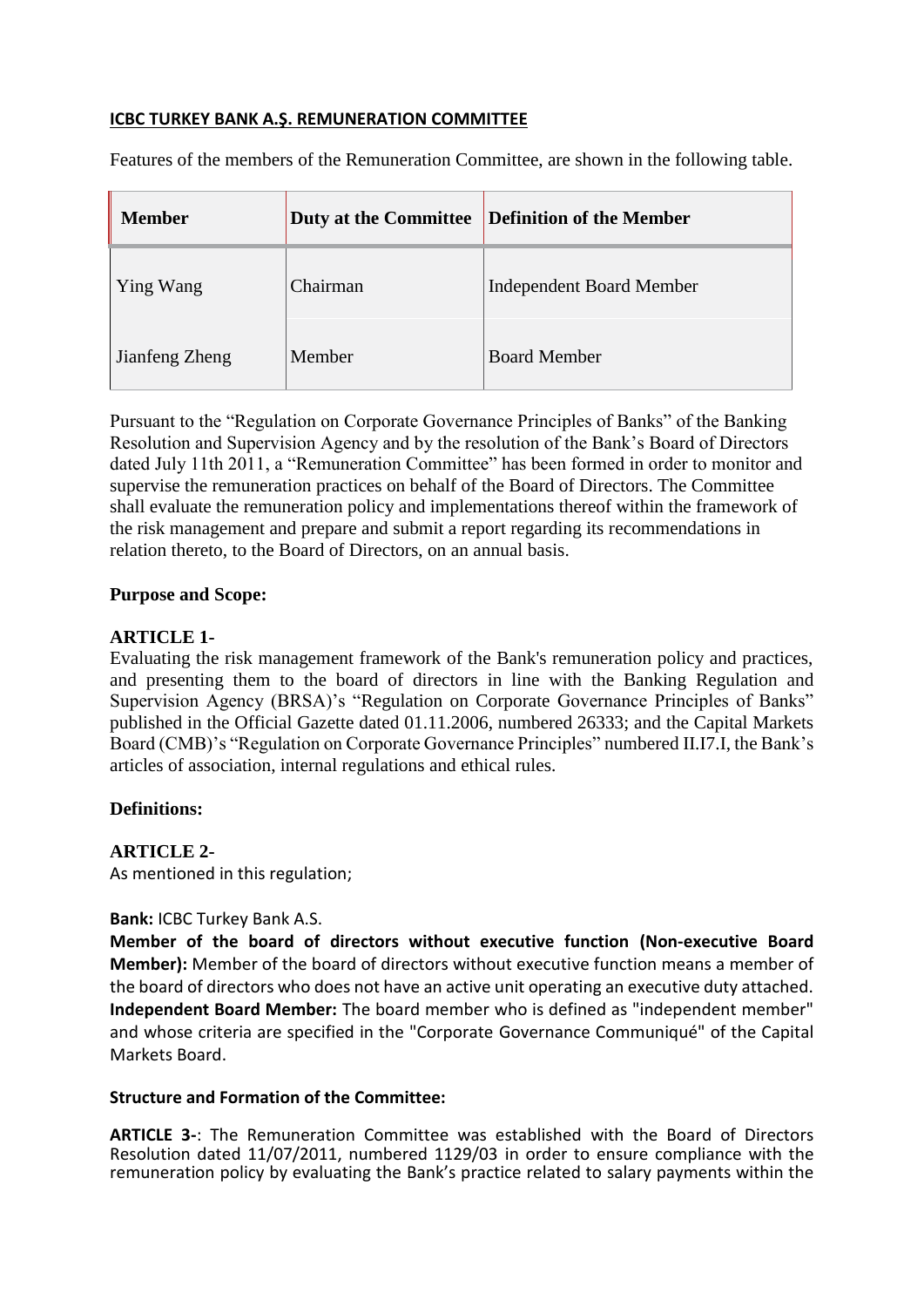framework of risk management, to make improvements and to submit suggestions to the Board of Directors in this regard.

- Board of Directors assigns at least two non-executive board members as Remuneration Committee members.
- **Committee chairman shall be elected among the independent board members.**
- General Manager of the Bank cannot have a duty at the Committee.
- The election of the members of the Committee and their term of office will be decided by the board of directors at the the first meeting after the ordinary general assembly meeting in parallel with the duration of BoD's membership. Board has the dismissal right for all times. If the membership of the Remuneration Committee is vacated due to loss of membership of the Board of Directors, dismissal, resignation, death or any other reason; the vacant membership is assigned by the Board of Directors.
- With the approval of the Remuneration Committee Members, the Committee may establish sub-working groups within the bank to ensure the effectiveness of its work
- **The Human Resources Department shall carry out secretariat procedures of the** committee.

#### **Duties and Responsibilities of the Remuneration Committee**

**ARTICLE 4-** Duties and Responsibilities of the Remuneration Committee;

- To evaluate the remuneration policy and the Bank's practice related to it within the framework of risk management. To make studies for improvements and submit suggestions to the Board of Directors in this regard.
- To supervise the studies of the Human Resources Department regarding salary payments.
- payments.<br>The committee acts under its authority and responsibility and advises the Board of Directors, but the final decision always belongs to the Board of Directors.
- To report its annual activities to the BoD.

## **Working Principles:**

## **ARTICLE 5-**

- The Committee convenes at the Bank's headquarters as required by the Bank's activities, not to be less than once a year.
- All resources and support are provided by the Board of Directors to enable the committee to fulfill its duties. The committee may invite the Bank manager or specialist people whom it deems necessary to the meeting and take their opinions.
- **Minutes of the meeting shall be kept by the Committee Secretariat to cover all the** matters discussed at the meeting. The minutes are supported by the documents presented at the meeting.
- After the decisions made at the committee meetings are put in writing, they are sent to all the members and the minutes are signed by the participating members of the Committee. Those required to be approved by the Board of Directors and those deemed necessary by the Committee to be presented to the Board of Directors are notified to the Shareholder Relations and Board Secretariat to be included in the first Board meeting agenda.